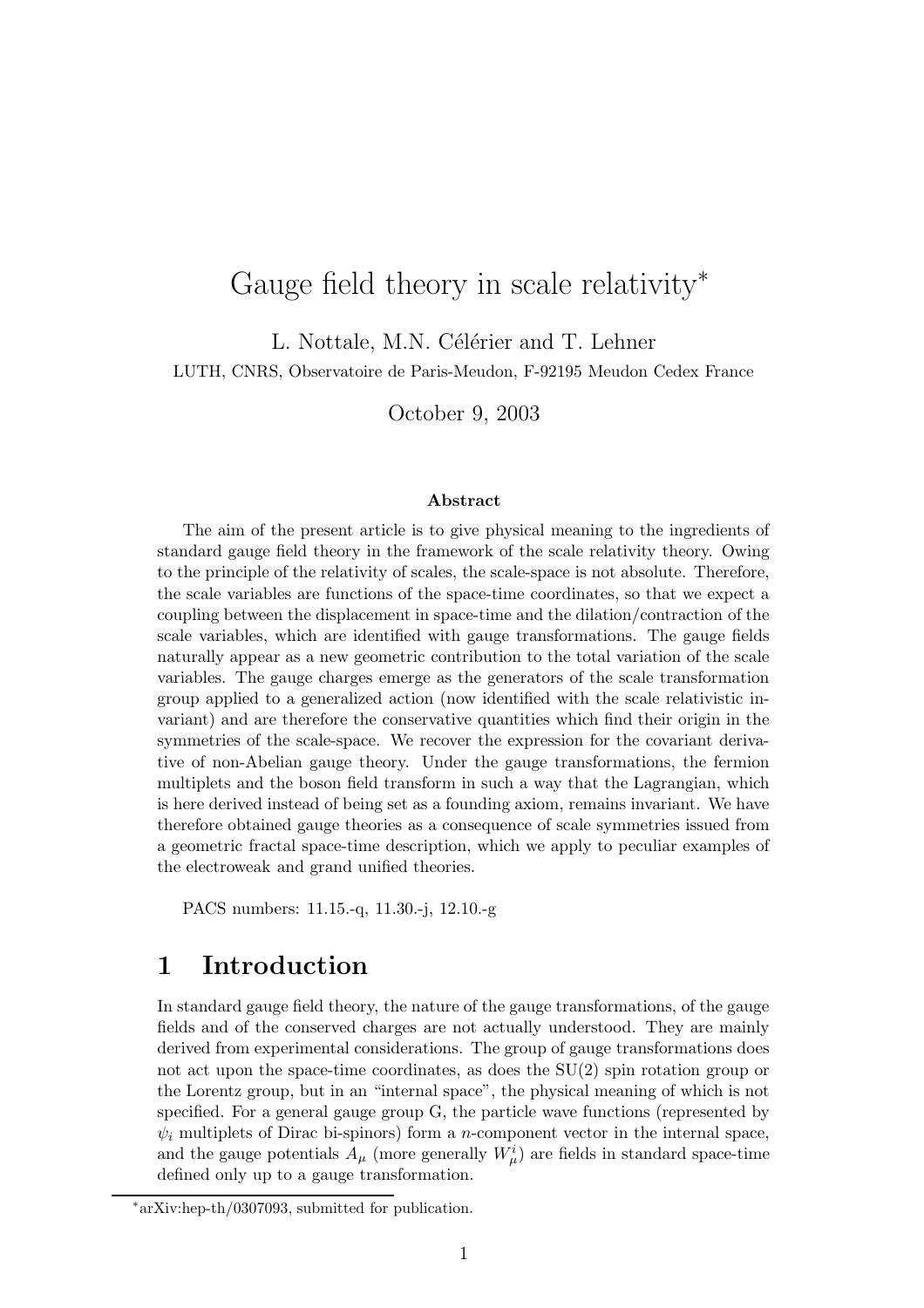The aim of the present article is to give physical meaning to the above cited different ingredients of the gauge phenomenology in the framework of scale relativity. It extends to non-Abelian gauge theory the results of previous works [1, 2, 3] devoted to the understanding of the simpler (Abelian) gauge invariant theory of electromagnetism.

In the theory of scale relativity, space-time is described as a non-differentiable "manifold", which implies that its geometry is fractal  $[4, 5, 6]$ , i.e., explicitly depending on the resolution scales [7]. Therefore resolutions are not only a characteristic of the measurement apparatus, but acquire a universal status. They are considered as essential variables, inherent to the physical description and characterizing the "state of scale" of the reference system, in the same way as velocity characterizes its state of motion.

Now, one of the geometric consequences of the fractal character of space-time is that there is an infinity of fractal geodesics relating any couple of points of this fractal space-time. It is therefore assumed that the description of a quantum mechanical system could be reduced to the geometric properties of the set of fractal geodesics which corresponds to a given state of this system. In such an interpretation, we do not have to endow the "particles" with internal properties such as mass, spin or charge, since they are not considered as point masses which would follow the geodesics, but their internal properties are simply defined as geometric properties of the geodesics themselves.

Another consequence of the scale relativistic principles is that the internal fractal structures of the geodesic families are smoothed out at scales larger than some transition scale (which is reduced to the Einstein-de Broglie scale for a free particle), related to the Compton-length  $\lambda$  of the particle under consideration, i.e., to its inertial mass [6, 8]. These structures, which are therefore only relevant in the quantum domain, appear at scales defined in a relative way. As an example, in the electromagnetic theory, only a ratio of scales  $\rho = \lambda/\varepsilon$  has a physical meaning. The relativity of scales, which is, in the scale relativity theory, the equivalent of the relativity of motion in Einstein's special and general relativity, implies that a displacement of the "particle" in space-time is linked to a change of the scale of a given structure (of the fractal geodesics). Because the "scale-space" is assumed not to be absolute, the scale of this structure will not be the same at different locations of the bundle of geodesics representing the "particle". It is this relative "scalespace" which, in scale relativity, is identified with the "internal space" of standard gauge theory, as we show below. In non-Abelian gauge theory, the scales of the internal fractal structures are characterized by a set of scale variables  $\eta_a(x, y, z, t)$ , generalizing the single variable  $\rho(x, y, z, t)$  of electromagnetism.

After a reminder of the results previously obtained for electromagnetism (Section 2), we proceed (Section 3) with an extension of the concepts and methods thus obtained, and we apply them to a general analysis of the gauge formalism. This formalism is, in the new approach, related to the coupling between motion in space-time and transformations of scale variables occuring in the "internal" scale space (which is not directly observable). We are therefore able to identify gauge transformations with scale transformations of the internal "resolutions", and the charges with the conservative quantities which find their origin in the symmetries of the scale-space. Moreover, we recover the expression for the covariant derivative of non-Abelian gauge theory which is therefore no longer postulated, but here derived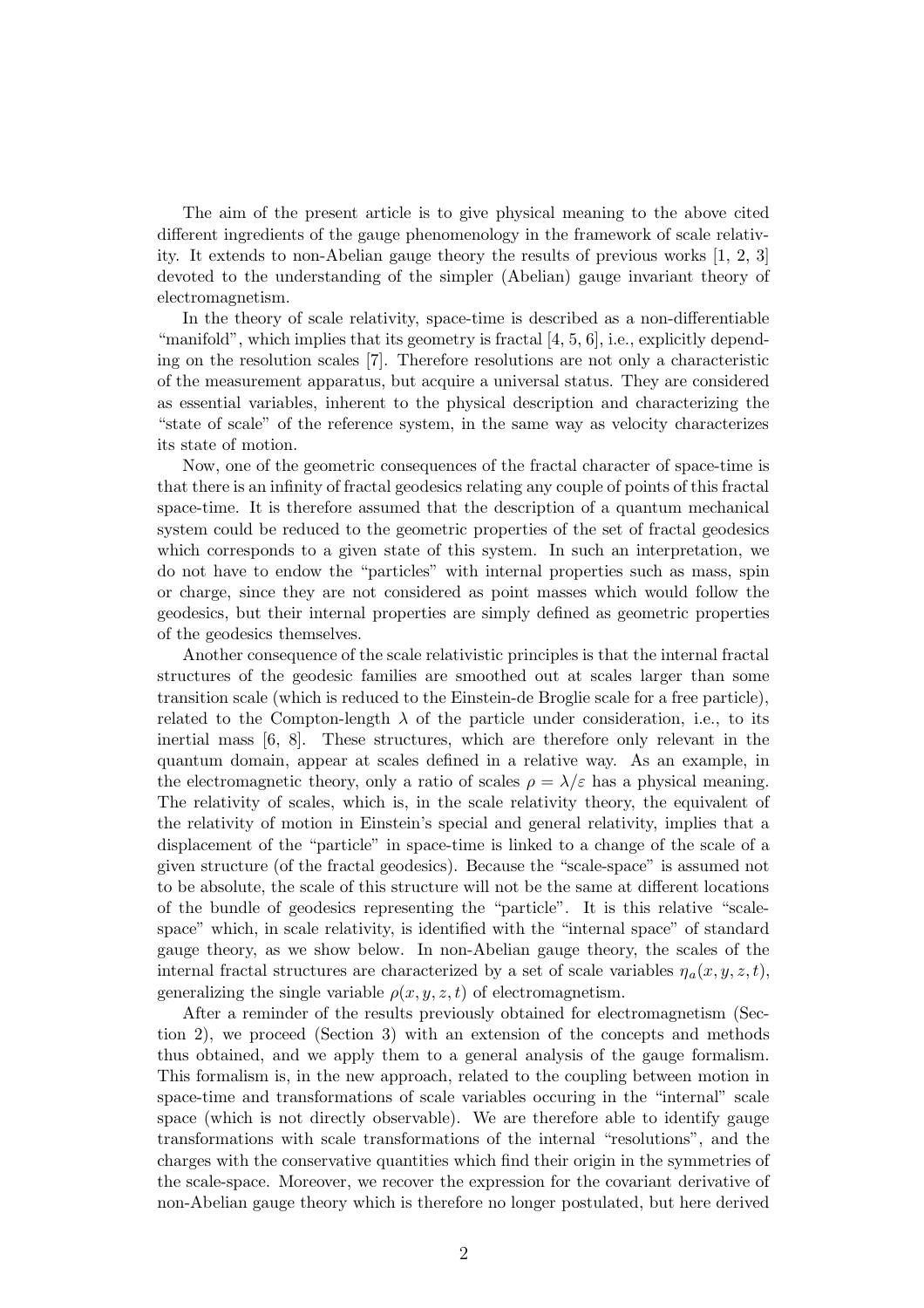from geometry and first principles. Section 4 is devoted to the conclusion.

# 2 Scale relativistic theory of electromagnetism: a reminder

## 2.1 Electromagnetic field and electric charges

Let us briefly recall the results previously obtained  $[1, 2, 3]$  in the case of a  $U(1)$ field (that describes, e.g., a scalar spinless charged particle in an electromagnetic field). At scales smaller than the Compton-length  $\lambda$  of a particle (in rest frame), the geodesical curves (which constitute an infinite family identified with the "particle" itself in the scale relativity framework) are considered to have internal fractal structures. The scales of these structures are defined only in a relative way: namely, only a ratio of scales  $\rho = \lambda/\varepsilon$  does have physical meaning.

Let us now consider a more general situation in which this scale ratio depends explicitly on the space-time coordinates, i.e.,  $\rho = \rho(x, y, z, t)$ . We assume that the scale-space (to which it belongs) remains differentiable. Because the scale-space is considered to be non-absolute (this is another expression of the principle of the relativity of scales), we expect that the scale of a structure will change during a displacement of the particle in space-time. This is analogous to the situation already encountered in general relativity: namely, in a parallel displacement, a vector  $V^{\mu}$  is subjected to an increase  $\delta V^{\mu} = -\Gamma^{\mu}_{\nu\rho}V^{\nu}dx^{\rho}$  due to the geometric effects of curvature. Then one substracts this geometric increase from its total variation  $dV^{\mu}$ , in order to recover only the inertial part of the variation (see, e.g., [9], p. 315). This allows one to define the covariant derivative,

$$
DV^{\mu} = dV^{\mu} - \delta V^{\mu}.
$$
 (1)

The same kind of behavior is true in the scale relativity framework, but with an essential difference: while the effects of curvature affect only vectors, tensors, etc..., but not scalars, the effects of fractality begins with scalars, among which the "invariant" of length  $ds^2$  itself.

Therefore, in a displacement of the electron we expect the appearance of a resolution change due to the fractal geometry (see Fig. 1), that reads

$$
\delta \varepsilon = -\frac{1}{q} A_{\mu} \varepsilon \, dx^{\mu},\tag{2}
$$

i.e.,

$$
\delta \ln \varrho = \frac{1}{q} A_{\mu} dx^{\mu}.
$$
\n(3)

The introduction of the  $(1/q)$  term in this definition is an important point for the electromagnetic case and also for its non-Abelian generalizations, and it must be emphasized from now. Indeed, as we shall see in what follows, the "field"  $A_\mu$ will be identified with an electromagnetic potential. Let us take as an example a Coulomb electric potential,  $\varphi = q/r$ . Since  $\ln \varrho$  is dimensionless, we are led to divide the potential term by the "active" electric charge  $q$ , leaving a charge-independent purely geometric contribution.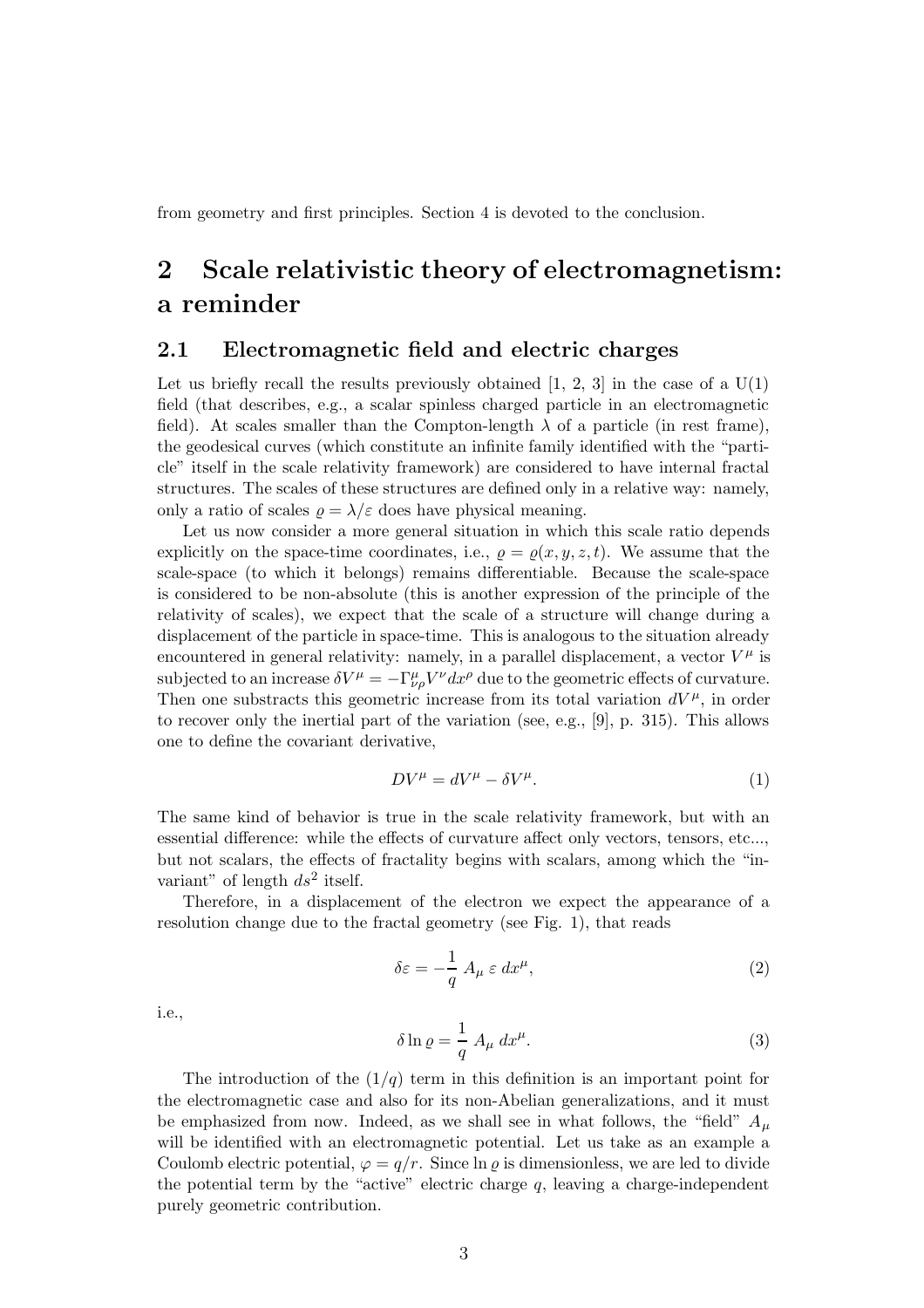Let us set

$$
\chi = q \ln \varrho. \tag{4}
$$

This leads to the appearance of a dilation field, according to the construction of a scale-covariant derivative,

$$
D\chi = d\chi - \delta\chi = d\chi - A_{\mu}dx^{\mu}.
$$
 (5)

In terms of partial covariant derivative we finally obtain for the sum of the inertial term and of the geometric term:

$$
\partial_{\mu} \chi = D_{\mu} \chi + A_{\mu}.
$$
\n<sup>(6)</sup>



Figure 1: Scale dilations induced by space-time displacements.

Let us now consider the action  $S$  for the electron. In the framework of a spacetime theory based on a relativity principle, as it is the case here, it should be given directly by the space-time invariant s, i.e.,  $dS = -mc ds$ . This relation ensures that the stationary action principle  $\delta \int dS = 0$  becomes identical with a geodesics (Fermat) principle  $\delta \int ds = 0$ . Now the fractality of the geodesical curves to which the electron wave field is identified means that their proper length is here a function of the scale variable, so that  $S = S(\chi)$ , at scales smaller than  $\lambda$ .

Therefore its differential reads

$$
dS = \frac{\partial S}{\partial \chi} d\chi = \frac{\partial S}{\partial \chi} (D\chi + A_{\mu} dx^{\mu}), \tag{7}
$$

so that we obtain

$$
\partial_{\mu} S = D_{\mu} S + \frac{\partial S}{\partial \chi} A_{\mu}.
$$
\n(8)

This result provides us with a definition for the "passive" charge (on which the electromagnetic field acts) [1, 2],

$$
\frac{e}{c} = -\frac{\partial S}{\partial \chi}.\tag{9}
$$

This is a second important point worth to be emphasized, since it will play an important role for the generalizations to non-Abelian gauge theories that follow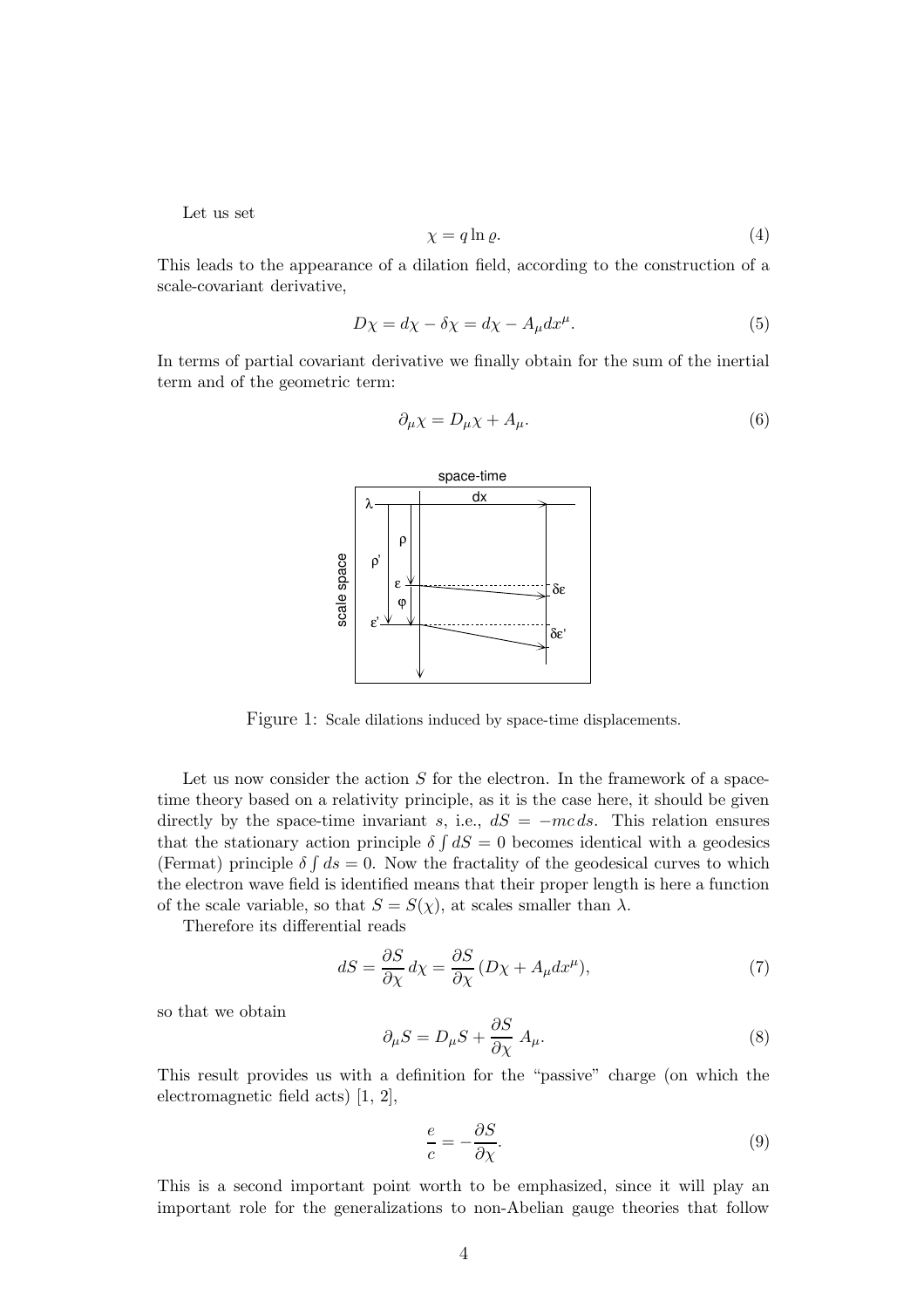in this paper. In the standard theory, the charge is set from experiment, then it is shown to be related to gauge transformations, while the gauge functions are considered to be arbitrary and devoid of physical meaning. In the scale relativity approach, the charges are built from the symmetries of the scale space. One indeed recognizes in Eq.(9) the standard expression that relates a conservative quantity to the symmetry of a fundamental variable (here, the internal relative resolution defined in the "scale-space"), following Noether's theorem.

We have therefore now established from first principles the form of the action in the classical electromagnetic theory, in particular the form of the particle-field coupling term, which was up to now merely postulated (see e.g. [9]),

$$
dS = -mc ds - \frac{e}{c} A_{\mu} dx^{\mu}.
$$
 (10)

But this form has also a new geometric interpretation. It means that an increase of the length can now come from two contributions: the first is the usual variation due to the motion of the particle, and the second new geometric contribution is a length dilation of the internal fractal structure. In other words, the interaction of a charged particle and of an electromagnetic field is, in this framework, described in terms of an energy-momentum transfer between the motion (i.e., the "external" geometry in general relativity) and the internal geometry.

We are now able to write a geodesics equation minimizing the length-invariant (i.e., the proper time), which identifies with the least-action principle  $\delta \int dS = 0$ (see [9], p. 85). The variation of the above action yields the Lorentz equation of electrodynamics,

$$
mc\frac{du_{\alpha}}{ds} = \frac{e}{c}F_{\alpha\mu}u^{\mu},\qquad(11)
$$

where  $F_{\alpha\mu}$  is the electromagnetic tensor field:  $F_{\alpha\mu} = \partial_{\alpha}A_{\mu} - \partial_{\mu}A_{\alpha}$ .

We also recover the standard form for the differential of the action in function of the coordinates, namely,

$$
dS = -(mc u_{\mu} + \frac{e}{c} A_{\mu}) dx^{\mu}.
$$
 (12)

## 2.2 Quantum electrodynamics

Let us conclude this reminder by a brief account of the generalization of this approach to quantum electrodynamics. In the scale relativistic quantum description [2, 6, 14], the four-velocity  $\mathcal{V}^{\mu}$  that describes a scalar particle is now complex, so that its action is also a complex number and writes  $S = S(x^{\mu}, \mathcal{V}^{\mu}, \eta)$ . The wave function is defined from this action as

$$
\psi = \exp\left(i\frac{S}{\hbar}\right). \tag{13}
$$

Therefore Eq.(12) takes the new form,

$$
dS = -mc\mathcal{V}_{\mu} dx^{\mu} - \frac{e}{c}A_{\mu}dx^{\mu}.
$$
 (14)

The new relation between the wave function and the velocity reads

$$
mc\mathcal{V}_{\mu} = i\hbar D_{\mu} \ln \psi = i\hbar \partial_{\mu} \ln \psi - \frac{e}{c} A_{\mu}, \qquad (15)
$$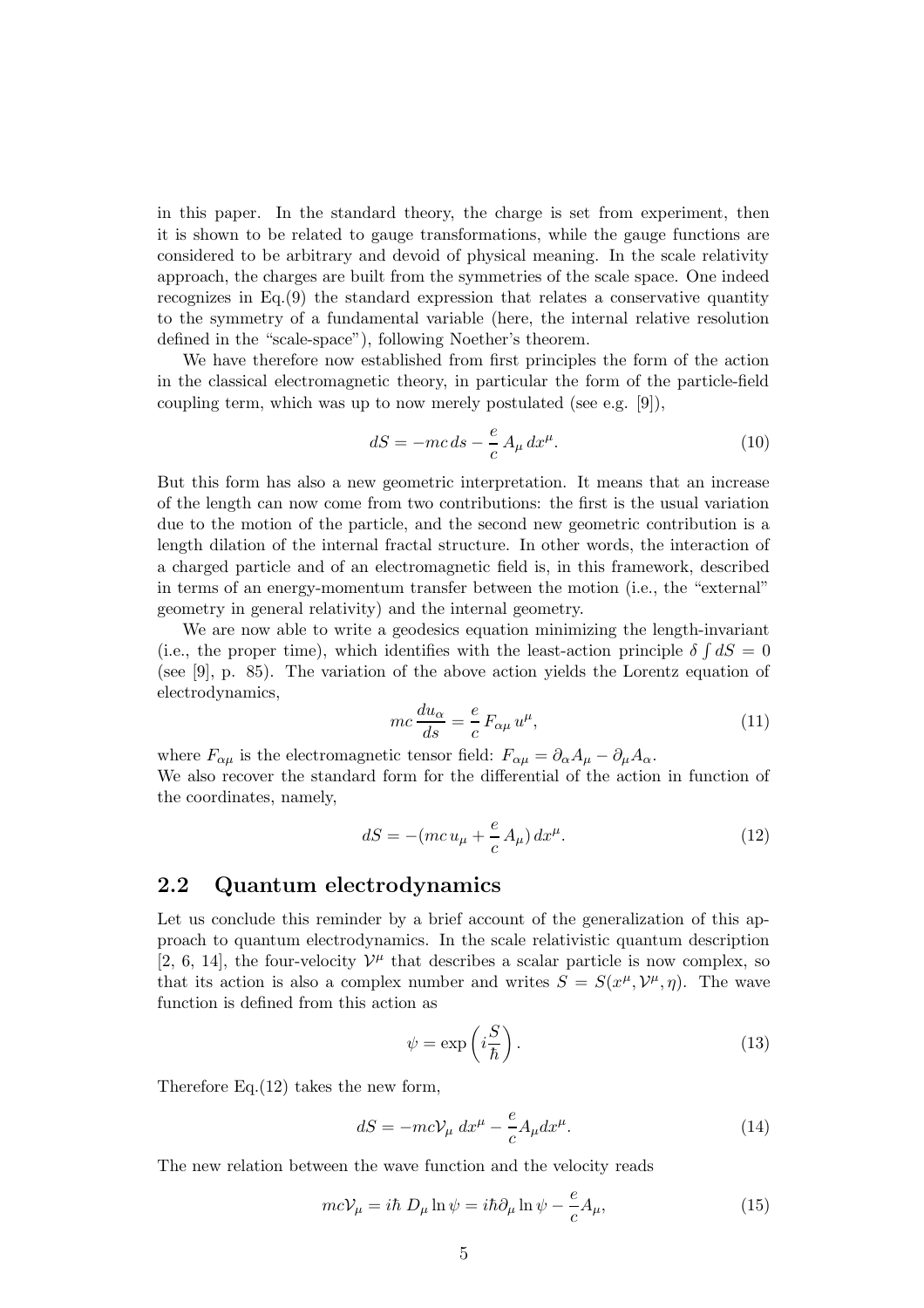so that we finally recover the standard QED-covariant derivative as being nothing but the scale-covariant derivative previously introduced, but now acting on the wave function,

$$
D_{\mu} = \partial_{\mu} + i \frac{e}{\hbar c} A_{\mu}.
$$
 (16)

### 2.3 Gauge invariance

Let us now consider another internal structure of the fractal geodesics (identified, in this approach, to the "particle"), that lies at a relative scale  $\varepsilon' = \rho' \lambda$ . Equation (3) becomes

$$
\delta \ln \rho' = \frac{1}{q} A'_{\mu} dx^{\mu}.
$$
\n(17)

Let  $\varphi$  be the ratio between the scales  $\varepsilon'$  and  $\varepsilon$ . In the framework of Galilean scale relativity, this ratio is simply

$$
\varphi = \frac{\rho'}{\rho}.\tag{18}
$$

We therefore find

$$
A'_{\mu} = A_{\mu} + q \, \partial_{\mu} \ln \varphi. \tag{19}
$$

In this approach a gauge transformation is identified with a scale transformation of the internal resolutions (in this case, a global dilation). Under such a transformation, the wave function of the particle becomes

$$
\psi' = \psi \, \exp\left(-i\frac{eq}{\hbar c} \ln \varphi\right). \tag{20}
$$

As a consequence, the full Lagrangian (particle  $+$  field-particle coupling) given by Eq. (14) remains invariant under a gauge transformation.

When  $q = e$  (the electron charge), we have  $e^2 = 4\pi \alpha \hbar c$ , where  $\alpha$  is the "fine" structure constant", i.e., the electromagnetic coupling constant. The previous expression becomes

$$
\psi' = \psi \exp(-i4\pi\alpha \ln \varphi). \tag{21}
$$

#### 2.4 Mass-charge relation

It is worth recalling here, even if this will not be developed further in the present paper, that a log-Lorentzian special theory of scale relativity can also be constructed [15], in which Eq. $(18)$  becomes

$$
\ln \varphi = \frac{\ln \rho' - \ln \rho}{1 - \ln \rho' \ln \rho / \mathcal{C}^2}.
$$
\n(22)

In this case the possible values of the scale ratios become limited, i.e.,  $\ln \rho < \mathcal{C}, \forall \rho$ . The constant  $\mathcal C$  is naturally related to the Planck length-scale  $\lambda_{I\!\!P} = \sqrt{\hbar G/c^3}$ , namely,  $\mathcal{C} = \ln(\lambda/\lambda_F) = \ln(m_F/m)$ , where  $m_F = \sqrt{\hbar c/G}$  is the Planck mass.

While Eq. (21) leads to no new result in the Galilean scale relativity framework, it implies interesting consequences in the Lorentzian scale relativity framework [1, 2, 3]. Indeed, in this case  $\ln \varphi$  is limited,  $\ln \varphi < \mathcal{C}$ , so that the charge is quantized in terms of a relation that reads (in a spin-like situation where the phase varies of  $4\pi$ )

$$
\alpha \mathcal{C} = 1. \tag{23}
$$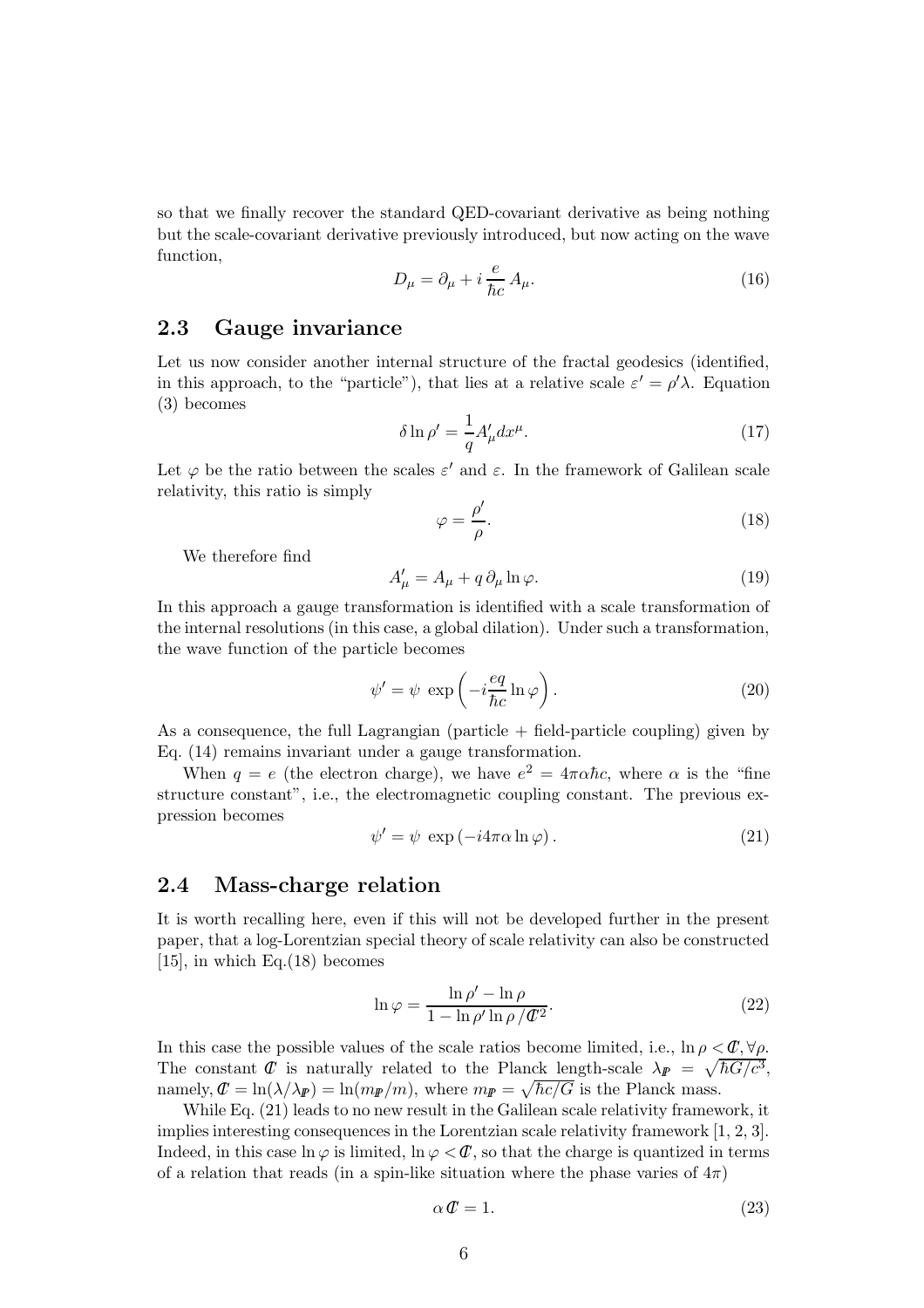In other words, one expects a relation between a particle mass-scale and a coupling constant of the form [1],

$$
m = m_{\mathbb{P}} \times e^{-1/\alpha}.
$$
 (24)

However it would be premature to directly compare this relation to the experimental values of the electron mass and charge. Indeed, it involves a scale ratio that goes up to the Planck scale, while we now know that the low energy electric charge and the electromagnetic field are only large scale residuals of a more complicated electroweak theory, itself issued from a probable chromoelectroweak grand unified theory (GUT). We have suggested  $[1, 2]$  that Eq.  $(24)$  applies to the electron mass using an effective coupling  $8\alpha/3$ , where  $\alpha$  is the fine structure constant, and where the factor  $3/8$  originates from GUT [12, 13]. However, a complete solution must await a full generalization of the scale relativity approach to non-Abelian fields. This is precisely the aim of the present paper to set the bases for such a generalization.

Before generalizing the approach to non-Abelian gauge theories, let us conclude this reminder by noting that it shares some features with the Weyl-Dirac theory of electromagnetism [10, 11], but with new and essential differences. Namely, the Weyl theory considers scale transformations of the line element,  $ds \rightarrow ds' = \rho ds$ , but without specifying a fundamental geometric cause for this dilation. The variation of ds should therefore exist at all scales, in contradiction with the observed invariance of the Compton-length of the electron (i.e., of its mass). In the scale relativity proposal, the change of the line element comes from the fractal geometry of spacetime, and is therefore a consequence of the dilation of internal resolutions. The new mass-charge relations find their origin in this physical meaning given to the scale transformations. Moreover, the explicit effects of the dependence on resolutions occur only below the fractal-nonfractal transition, which is identified in rest frame with the Compton scale of the particle. This ensures the invariance of the electron mass in this theory.

# 3 Non-Abelian gauge fields

### 3.1 Scale relativistic description

#### 3.1.1 Introduction

Let us now generalize this description to an attempt of a geometric foundation on first principles of non-Abelian gauge theories. We consider that the internal fractal structures of the "particle" (i.e., of the family of geodesics of a non-differentiable space-time) are now described in terms of several scale variables  $\eta_{\alpha\beta}$ ... $(x, y, z, t)$ , that generalize the single resolution variable  $\varepsilon$ , written for simplicity in  $\lambda$  units. We assume that the various indices can be gathered into one common index: we therefore write the scale variables under the simplified form  $\eta_{\alpha}$  ( $\alpha = 0$  to N). We still assume them to be differentiable. The precise definition of these variables will be specified in a forthcoming work. In the simplest case,  $\eta_{\alpha} = \varepsilon_{\alpha}$ , where  $\varepsilon_{\alpha}$  is the resolution of the space-time coordinate  $X_{\alpha}$  ( $\alpha = 1$  to 4). However, more general situations can be considered (5-dimensional penta-velocities of the space-time-djinn [14], resolution tensor, etc...). In Sec. 4, we give a brief discussion of the simplest case, but we let this point open for more general cases, since our aim is mainly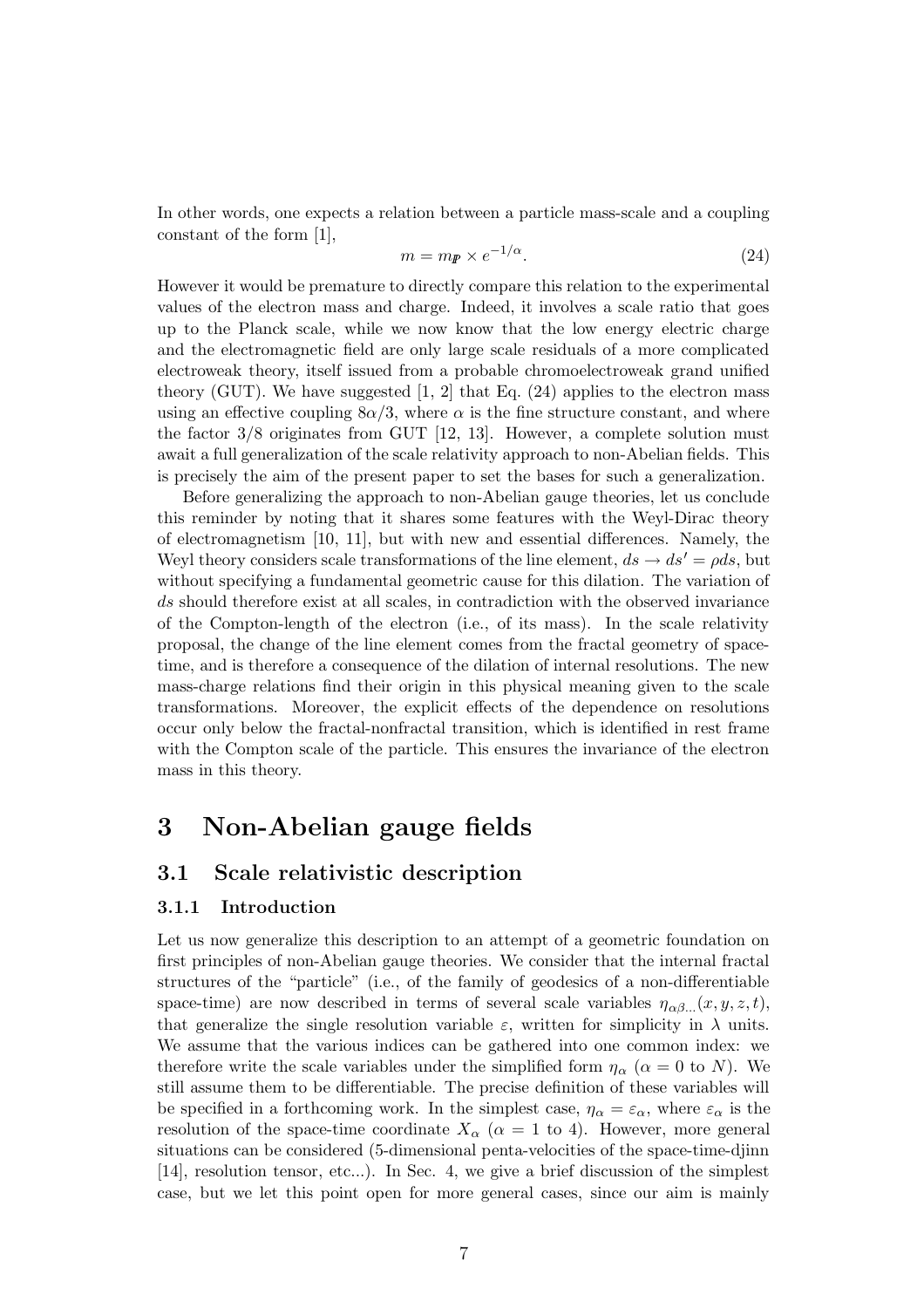to relate in a general way the scale relativistic tool to the standard description of current gauge theories.

#### 3.1.2 General scale transformations

Let us now consider more general scale transformations. In the case of infinitesimal transformations, the transformation law on the  $\eta_{\alpha}$  can be written in a linear way:

$$
\eta'_{\alpha} = \eta_{\alpha} + \delta \eta_{\alpha} = (\delta_{\alpha\beta} + \delta \theta_{\alpha\beta}) \eta^{\beta}, \qquad (25)
$$

where  $\delta_{\alpha\beta}$  is the Kronecker symbol, or equivalently,

$$
\delta \eta_{\alpha} = \delta \theta_{\alpha \beta} \eta^{\beta}.
$$
\n(26)

Let us now assume that the  $\eta_{\alpha}$ 's are functions of the standard space-time coordinates. This leads us to generalize the scale-covariant derivative previously defined in the electromagnetic case as follows: the total variation of the resolution variables becomes the sum of the inertial one, described by the covariant derivative, and of the new geometric contribution, namely,

$$
d\eta_{\alpha} = D\eta_{\alpha} + \eta^{\beta} \delta\theta_{\alpha\beta} = D\eta_{\alpha} + \eta^{\beta} W^{\mu}_{\alpha\beta} dx_{\mu}.
$$
 (27)

Recall that in the Abelian case, which corresponds to a unique global dilation, this expression can be simplified since  $d\eta/\eta = d\ln\eta = d\chi$ .

Therefore, in this new situation we are led to introduce gauge "fields"  $W^{\mu}_{\alpha\beta}$  (more precisely, they will be identified with the gauge potentials) which are linked to the scale transformations as follows,

$$
\delta\theta_{\alpha\beta} = W^{\mu}_{\alpha\beta} dx_{\mu}.
$$
\n(28)

One should remain cautious about this expression and keep in mind that these fields find their origin in a covariant derivative process and are therefore not gradients (this is expressed by the use of a difference sign  $\delta\theta_{\alpha\beta}$  instead of  $d\theta_{\alpha\beta}$ ). It is also, once again, important to notice that the  $W^{\mu}_{\alpha\beta}$ 's introduced at this level of the analysis do not include charges. They are a function only of the space and time coordinates. This is a necessary choice because our method generates, as we shall see again, not only the fields but also the charges from (respectively) the scale transformations and the scale symmetries of the dynamical fractal space-time. Therefore, as already remarked in previous publications [2], when the scale variables become multiplets, the same is true of the charges. As we shall see in what follows, in the present approach it is at the level of the construction of the charges that the group generators will intervene.

Namely, after having defined the transformation law of the basic variables (the  $\eta_{\alpha}$ 's), we are now led to describe how various physical quantities transform under the  $\eta_{\alpha}$  transformations. These new laws of transformation are expected to depend on the nature of the objects to transform (e.g., vectors, tensors, spinors, etc...), which implies to jump to group representations.

In the case where the particle is a spin  $1/2$  fermion, it has been shown that the relation between the velocity and the wave function reads [16, 17]

$$
\mathcal{V}_{\mu} = i\lambda \ \psi^{-1} \partial_{\mu} \psi, \tag{29}
$$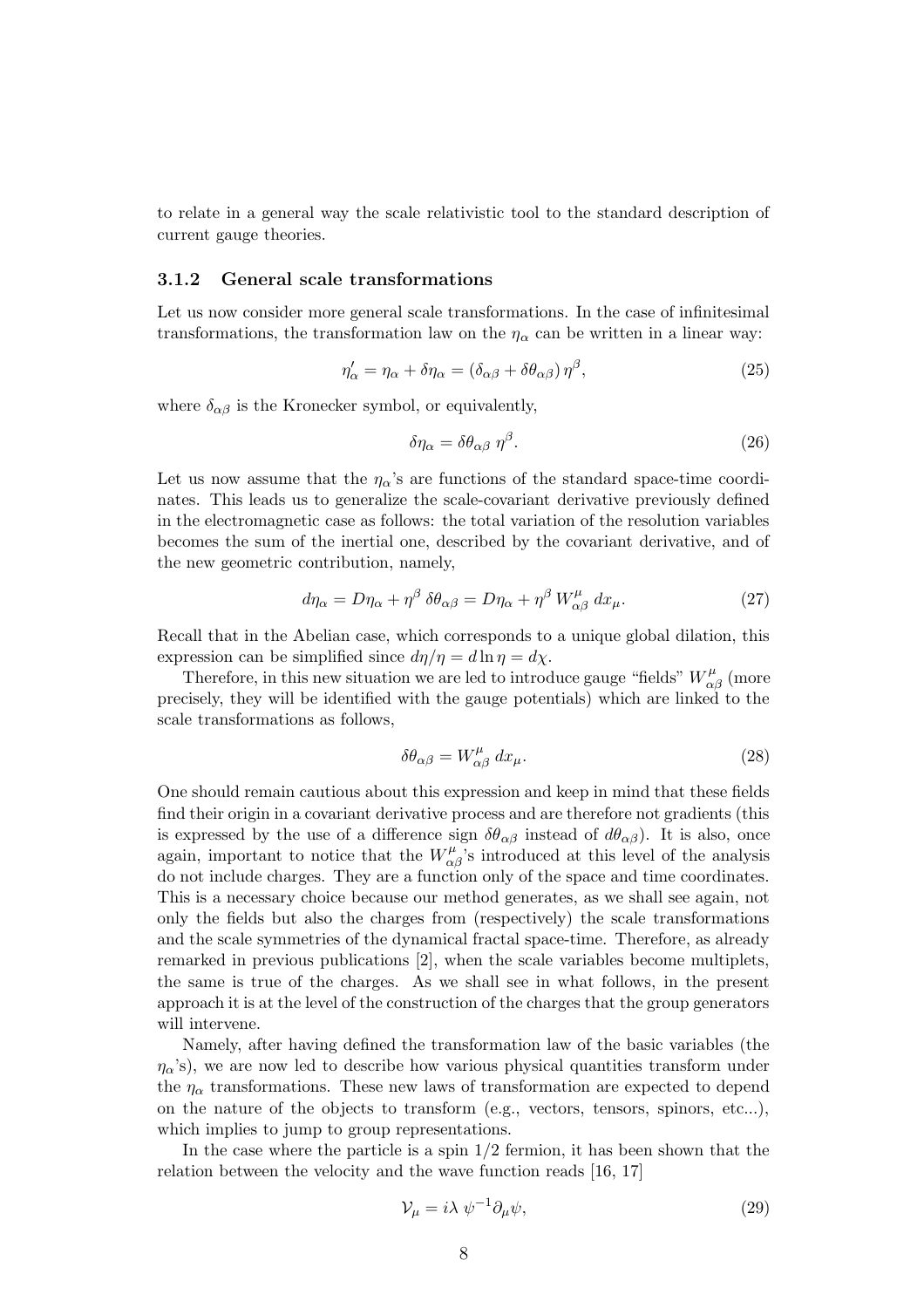where  $V_{\mu}$  and  $\psi$  are complex quaternions (which provide a bijective representation of Dirac bi-spinors). The constant  $\lambda = \hbar/mc$  is the Compton length of the particle. Recall that this relation leads to a demonstration of the Dirac equation as an integral of a free-motion-like geodesics equation [16].

However, bispinors are not yet a general enough description for fermions subjected to a general gauge field. Indeed, we consider here a generalized group of transformations (of which the nature will be discussed at the end of this paper), which therefore implies generalized charges. As a consequence of these new charges (that are explicitly defined herebelow), the very nature of the fermions is expected to become more complicated. Experiments have indeed shown that new degrees of freedom must be added in order to represent the weak isospin, hypercharge and color. In order to account in a general way for this more complicated description, we shall simply introduce multiplets  $\psi_k$ , where each component is a Dirac bi-spinor. In this case the multi-valued velocity becomes a biquaternionic matrix,

$$
\mathcal{V}_{jk}^{\mu} = i\lambda \ \psi_j^{-1} \partial^{\mu} \psi_k. \tag{30}
$$

Therefore the action becomes also a two-index quantity,

$$
dS_{jk} = dS_{jk}(x^{\mu}, V_{jk}^{\mu}, \eta_{\alpha}).
$$
\n(31)

In the absence of a field, it is now linked to the generalized velocity (and therefore to the wave function) by the relation,

$$
\partial^{\mu} S_{jk} = -mc \mathcal{V}_{jk}^{\mu} = -i\hbar \psi_j^{-1} \partial^{\mu} \psi_k. \tag{32}
$$

Now, in the presence of a field (i.e., here, when the second-order effects of the fractal geometry are included), using the complete expression for  $\partial^{\mu}\eta_{\alpha}$ ,

$$
\partial^{\mu}\eta_{\alpha} = D^{\mu}\eta_{\alpha} + W^{\mu}_{\alpha\beta} \eta^{\beta}, \qquad (33)
$$

we are led to write a relation that generalizes  $Eq. (7)$  to the non-Abelian case:

$$
\partial^{\mu} S_{jk} = \frac{\partial S_{jk}}{\partial \eta_{\alpha}} \partial^{\mu} \eta_{\alpha} = \frac{\partial S_{jk}}{\partial \eta_{\alpha}} \left( D^{\mu} \eta_{\alpha} + W^{\mu}_{\alpha \beta} \eta^{\beta} \right).
$$
 (34)

Thus we obtain

$$
\partial^{\mu} S_{jk} = D^{\mu} S_{jk} + \eta^{\beta} \frac{\partial S_{jk}}{\partial \eta_{\alpha}} W^{\mu}_{\alpha\beta}.
$$
 (35)

We are finally led to define a general group of scale transformations with generators

$$
T^{\alpha\beta} = \eta^{\beta}\partial^{\alpha},\tag{36}
$$

(where we use the compact notation  $\partial^{\alpha} = \partial/\partial \eta_{\alpha}$ ), yielding generalized charges

$$
\frac{\tilde{g}}{c} t_{jk}^{\alpha\beta} = \eta^{\beta} \frac{\partial S_{jk}}{\partial \eta_{\alpha}}.
$$
\n(37)

Since it must be linked by a unitarity condition (when it is applied on the wave functions,  $\psi \psi^{\dagger}$  must be conserved), this is a real special linear group  $SL(N,\mathbb{R})$ having  $N^2 - 1$  generators. Such a group is isomorphic to a SU(N) group of complex  $N \times N$  matrices (see Sec. 4) [18, 19].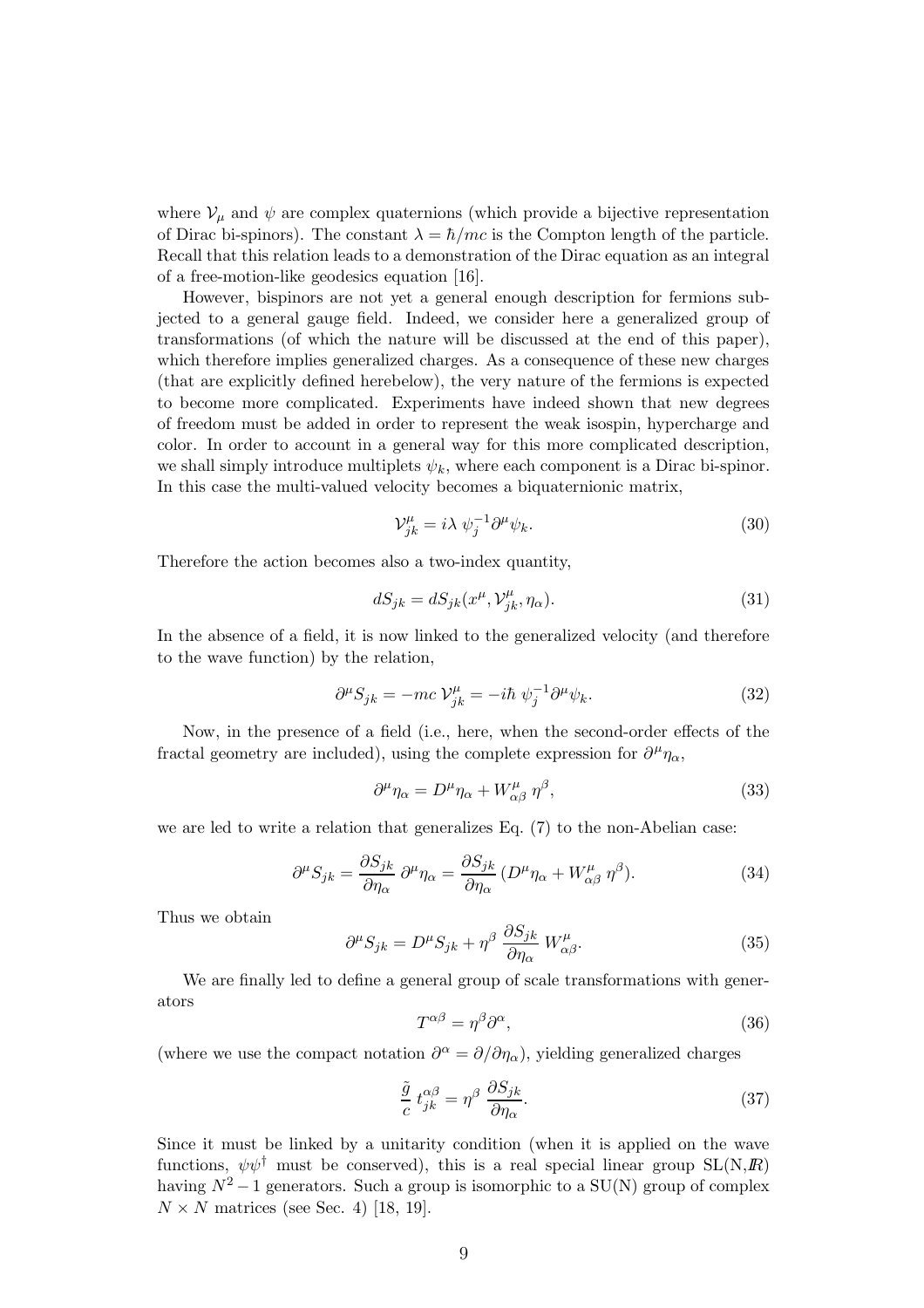We have therefore now reached an understanding from first principles, in terms of a geometric space-time description, of the nature of gauge transformations. Let us indeed recall the fundamental difference between the situation of transformations in the standard gauge theories with, e.g., Lorentz transformations. We know from the very beginning what Lorentz transformations are, namely, space-time rotations of the coordinates, i.e., in the case of an infinitesimal transformation, (i)  $dx'^{\alpha} = (1 +$  $\omega_{\beta}^{\alpha}$ )d $x^{\beta}$ . Then, once this basic definition is given, one can consider the effect of these transformations on various physical quantities  $\psi$ . This involves the consideration of representations of the Lorentz group adapted to the nature of the physical object under consideration, i.e., (ii)  $\psi' = (1 + \frac{1}{2})$  $\frac{1}{2}\omega^{\alpha\beta}\sigma_{\alpha\beta}$ ) $\psi$  (see, e.g., [20]). In the case of the standard theory of gauge transformations, there was up to now no equivalent of the basic defining transformation (i), and the gauge group was directly defined through its action on the various physical objects. It is precisely an equivalent of the defining transformation (i) that we propose in this paper.

#### 3.1.3 Rotations in scale-space

In order to enlight the meaning of the new definition we have obtained for the charges, we shall consider in the present section a sub-sample of the possible scale transformations on internal resolutions: namely, those that can be described in terms of rotations. They constitute the antisymmetric part of the gauge group. In this case the infinitesimal transformation is such that

$$
\delta\theta_{\alpha\beta} = -\delta\theta_{\beta\alpha} \Rightarrow W^{\mu}_{\alpha\beta} = -W^{\mu}_{\beta\alpha}.
$$
\n(38)

Therefore, reversing the indices in Eq.(35), we may write

$$
\partial_{\mu} S_{jk} = D_{\mu} S_{jk} + \eta^{\alpha} \frac{\partial S_{jk}}{\partial \eta_{\beta}} W^{\mu}_{\beta \alpha}.
$$
 (39)

Taking the half-sum of Eqs.(35) and (39) we finally obtain

$$
\partial_{\mu} S_{jk} = D_{\mu} S_{jk} + \frac{1}{2} \left( \eta^{\beta} \frac{\partial S_{jk}}{\partial \eta_{\alpha}} - \eta^{\alpha} \frac{\partial S_{jk}}{\partial \eta_{\beta}} \right) W^{\mu}_{\alpha\beta}.
$$
 (40)

This leads to another definition of the charges,

$$
\frac{\tilde{g}}{c} t_{jk}^{\alpha\beta} = -\frac{\partial S_{jk}}{\partial \theta_{\alpha\beta}} = \frac{1}{2} \left( \eta^{\beta} \frac{\partial S_{jk}}{\partial \eta_{\alpha}} - \eta^{\alpha} \frac{\partial S_{jk}}{\partial \eta_{\beta}} \right). \tag{41}
$$

We recognize here the form of the definition of an angular momentum from the derivative of the action, i.e., of the conservative quantity that finds its origin in the isotropy of space; but the space under consideration here is the scale-space. Therefore the charges of the gauge fields are identified, in this interpretation, with "scale-angular momenta".

The subgroup of transformations corresponding to these generalized charges is, in three dimensions, a  $SO(3)$  group related to a  $SU(2)$  group by the homomorphism which associates to two distinct  $2\times 2$  unitary matrices of opposite sign the same rotation. We are therefore naturally led to define a "scale-spin", which we propose to identify to the simplest non-Abelian charge in the present standard model: the weak isospin.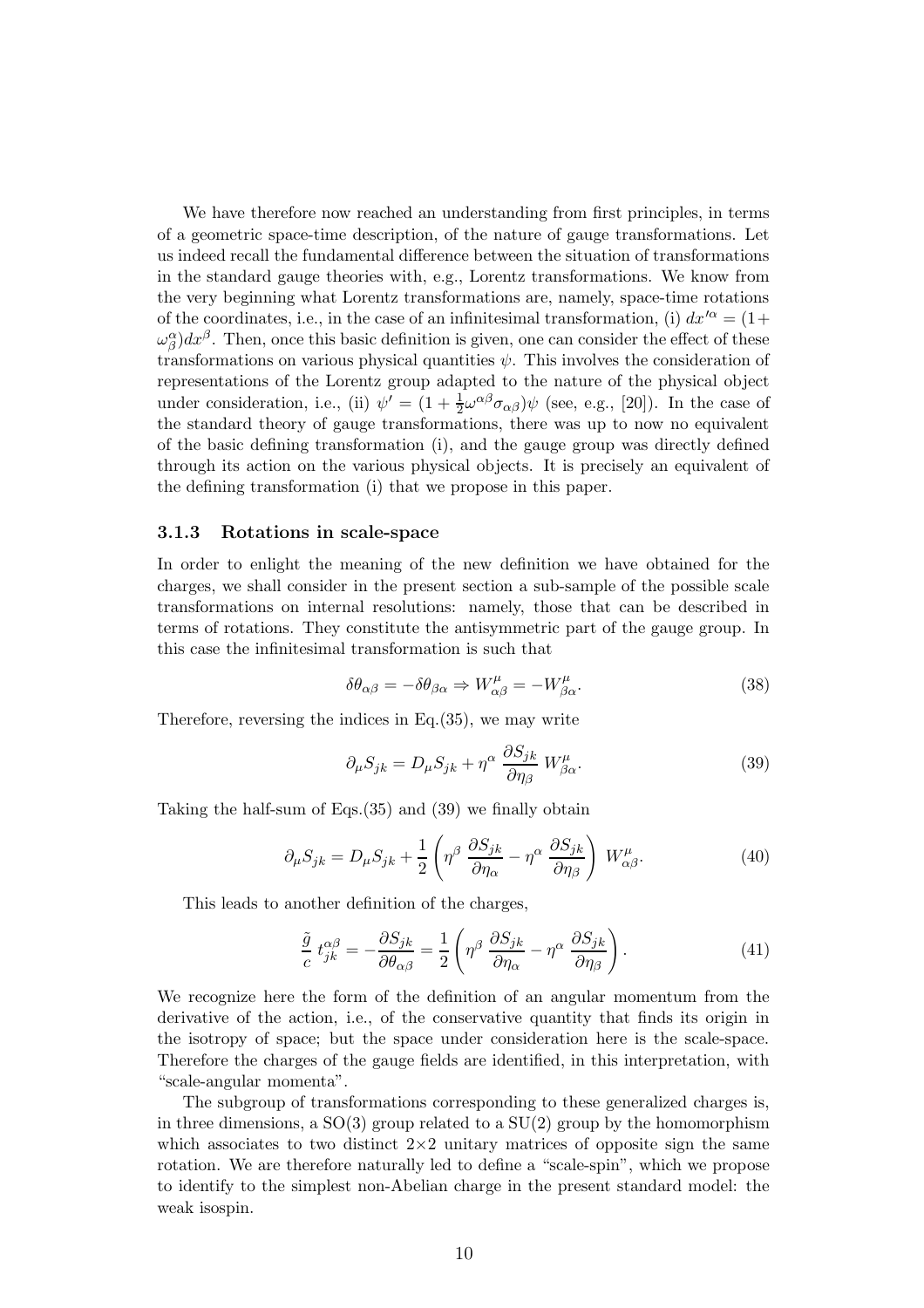Coupling this  $SU(2)$  representation of the rotations in scale-space to the  $U(1)$ representation of the global scale dilations (that describes the electromagnetism process) analysed in Sec. 2, we are therefore able to give a physical meaning to the transformation group corresponding to the  $U(1)\times SU(2)$  representation of the standard electroweak theory.

#### 3.1.4 Simplified notation

For the developments to follow, we shall simplify the notation and use only one index  $a = (\alpha, \beta)$  for the scale transformations, i.e., running on the gauge group parameters, now written  $\theta_a$ . For example, in three dimensions this means that we replace the three rotations  $\theta_{23}, \theta_{31}, \theta_{12}$  respectively by  $\theta_1, \theta_2, \theta_3$ . We obtain the following more compact form for the complete action

$$
dS_{jk} = \left(D_{\mu}S_{jk} + \frac{\tilde{g}}{c}t_{jk}^{a}W_{a\mu}\right)dx^{\mu},\qquad(42)
$$

and therefore

$$
D^{\mu}S_{jk} = -i\hbar \psi_j^{-1} D^{\mu} \psi_k = -i\hbar \psi_j^{-1} \partial^{\mu} \psi_k - \frac{\tilde{g}}{c} t^a_{jk} W_a^{\mu}.
$$
 (43)

## 3.2 From scale relativity tools to Yang-Mills theories

The previous equations used new concepts that are specific of the scale relativity approach, namely the scale variables  $\eta_{\alpha}$ , the biquaternionic velocity matrix  $\mathcal{V}_{jl}^{\mu}$  $j_k^{\mu}$  and its associated action  $S_{jk}$ . The standard basic concepts of quantum field theories, namely the fermionic field  $\psi$ , the bosonic field  $W_a^{\mu}$ , the charge g, the gauge group generators  $t_{jk}^a$  and the gauge-covariant derivative  $D_\mu$  are now derived from these new concepts.

Let us show that we are able to recover the various relations of standard non-Abelian gauge theories. From the preceding equation, we first recover the standard form for the covariant partial derivative, now acting on the wave function multiplets,

$$
D^{\mu}\psi_k = \partial^{\mu}\psi_k - i\,\frac{\tilde{g}}{\hbar c}\,t_k^{ja}\,W_a^{\mu}\,\psi_j. \tag{44}
$$

The  $\psi_i$ 's do not commute together since they are biquaternionic quantities, but this is the case neither of  $t_k^{ja}$  $\dot{y}_k^a$  nor of  $W_a^{\mu}$ , so that  $\psi_j$  can be put to the right as in the standard way of writing; from the multiplet point of view (index  $j$ ), we simply exchange the lines and the columns.

Now introducing a dimensionless coupling constant  $\alpha_g$  and a dimensionless charge g, such that

$$
g^2 = 4\pi\alpha_g = \frac{\tilde{g}^2}{\hbar c},\tag{45}
$$

and redefining the dimensionality of the gauge field (namely, we replace  $W_a^{\mu}/\sqrt{\hbar c}$ by  $W_a^{\mu}$ , the covariant derivative may be more simply written under its standard textbook form,

$$
D^{\mu}\psi_j = \partial^{\mu}\psi_j - ig t_j^{ka} W_a^{\mu} \psi_k.
$$
 (46)

In the simplified case of a fermion singlet, it reads

$$
D^{\mu} = \partial^{\mu} - i g t^{a} W_{a}^{\mu}.
$$
 (47)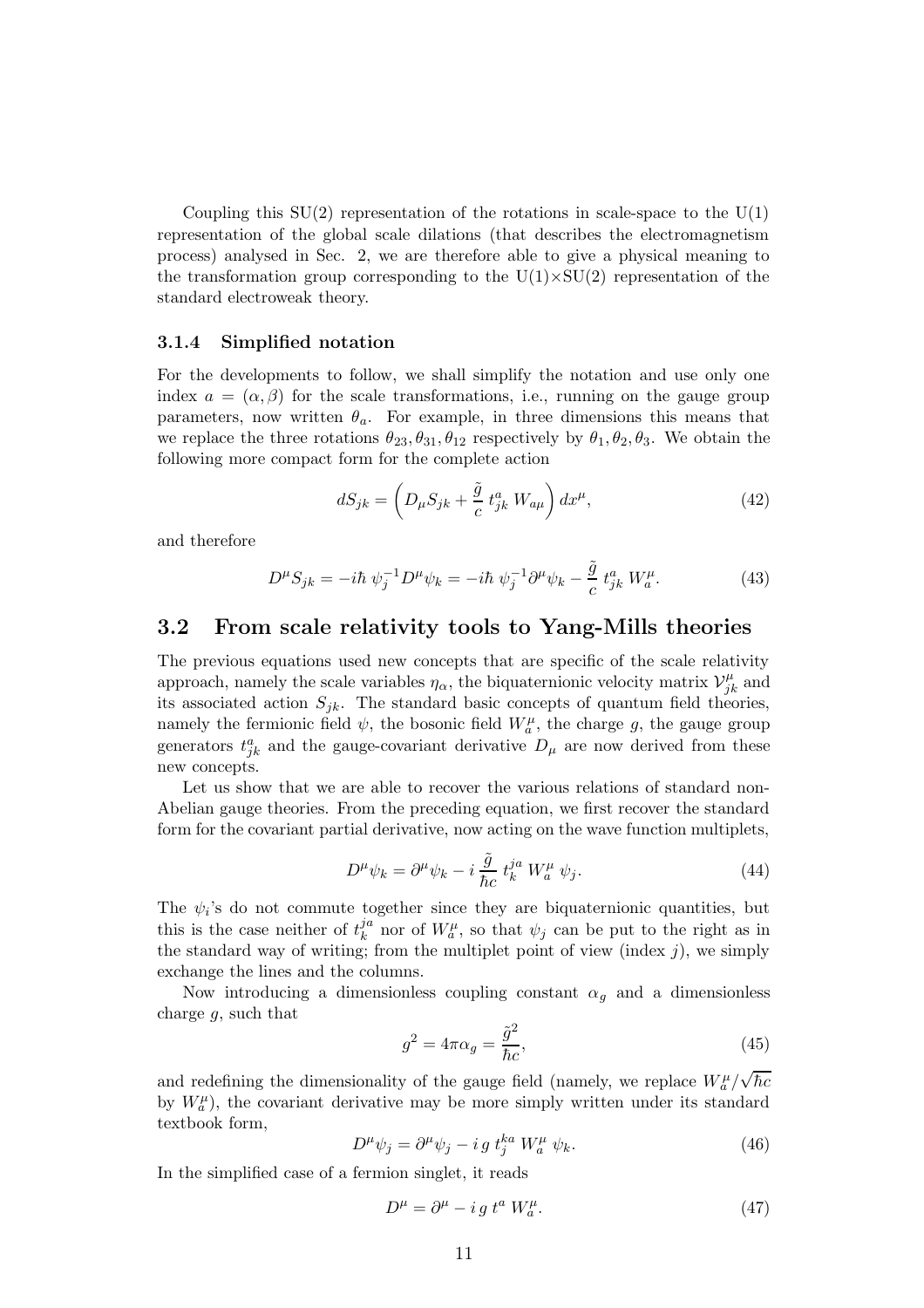Let us now derive the laws of gauge transformation for the fermion field. Consider a transformation  $\theta_a$  of the scale variables. As we shall now see, the  $\theta_a$ 's can be identified with the standard parameters of a non-Abelian gauge transformation. Indeed, using the above remark about the exchange of lines and columns, Eq. (32) becomes

$$
-i\hbar \partial^{\mu} \psi_{j} = \partial_{\mu} S_{j}^{k} \psi_{k}. \tag{48}
$$

and then we obtain Eq. (46), from which we recover the standard form for the transformed fermion multiplet in the case of an infinitesimal gauge transformation  $\delta\theta_a$ 

$$
\psi_j' = (\delta_j^k - ig \, t_j^{ka} \, \delta \theta_a) \psi_k. \tag{49}
$$

We now have at our disposal all the tools of quantum gauge theories. The subsequent developments are standard ones in terms of these tools. Namely, one introduces the commutator of the matrices  $t_a$  (which have a priori no reason to be commutative),

$$
t_a t_b - t_b t_a = f_{ab}^c t_c. \tag{50}
$$

Therefore the  $t_a$ 's are identified with the generators of the gauge group and the  $f_{ab}^c$ 's with the structure constants of its associated Lie algebra. The non-commutativity finally implies the appearance of an additional term in the boson field law of the gauge transformation. One finds, still in the case of an infinitesimal gauge transformation  $\delta\theta^a$ , that it transforms according to

$$
\delta W^a_\mu = \partial_\mu \delta \theta^a + g f^a_{bc} \delta \theta^b W^c_\mu. \tag{51}
$$

We recognize here once again the standard transformation of non-Abelian gauge theories, which is now derived from the basic transformation Eq. (27) on the  $\eta_a$ 's.

Under these gauge transformations, the fermion multiplet and the boson field transform in such a way that the Lagrangian  $\mathcal{L} = \bar{\psi}(i\gamma^{\mu}D_{\mu} - m)\psi$ , that contains the fermion and fermion-boson coupling thanks to the covariant derivative remains invariant. It is worth stressing here that, in the scale relativity framework, this form of the Lagrangian (the Dirac form established in [16, 17] and the covariant derivative contribution established here) is derived instead of being set as a founding axiom. The gauge field self-coupling term  $-\frac{1}{4}$  $\frac{1}{4}F_{\mu\nu}F^{\mu\nu}$ , which is the simplest gauge invariant scalar that we can add to the Lagrangian, yields the standard Yang-Mills equations. We are therefore provided with a fully consistent gauge theory obtained as a consequence of scale symmetries issued from a geometric space-time description.

# 3.3 On the unified gauge group

We leave to future work a more extensive study of the other transformations which might be applied to the scale variables, but we can already consider a more general approach leading to identify a particularly interesting gauge group relevant to the theory.

In the simplest case of Galilean scale relativity, the scale variables can be represented by a four-dimensional "error" tensor of order two (analogous to a covariance matrix) of the four space-time coordinates. At a given point in space-time, we can always choose a reference frame where the tensor matrix is diagonal. When we proceed to a displacement in space-time from this point, the resolutions  $\varepsilon_a$  undergo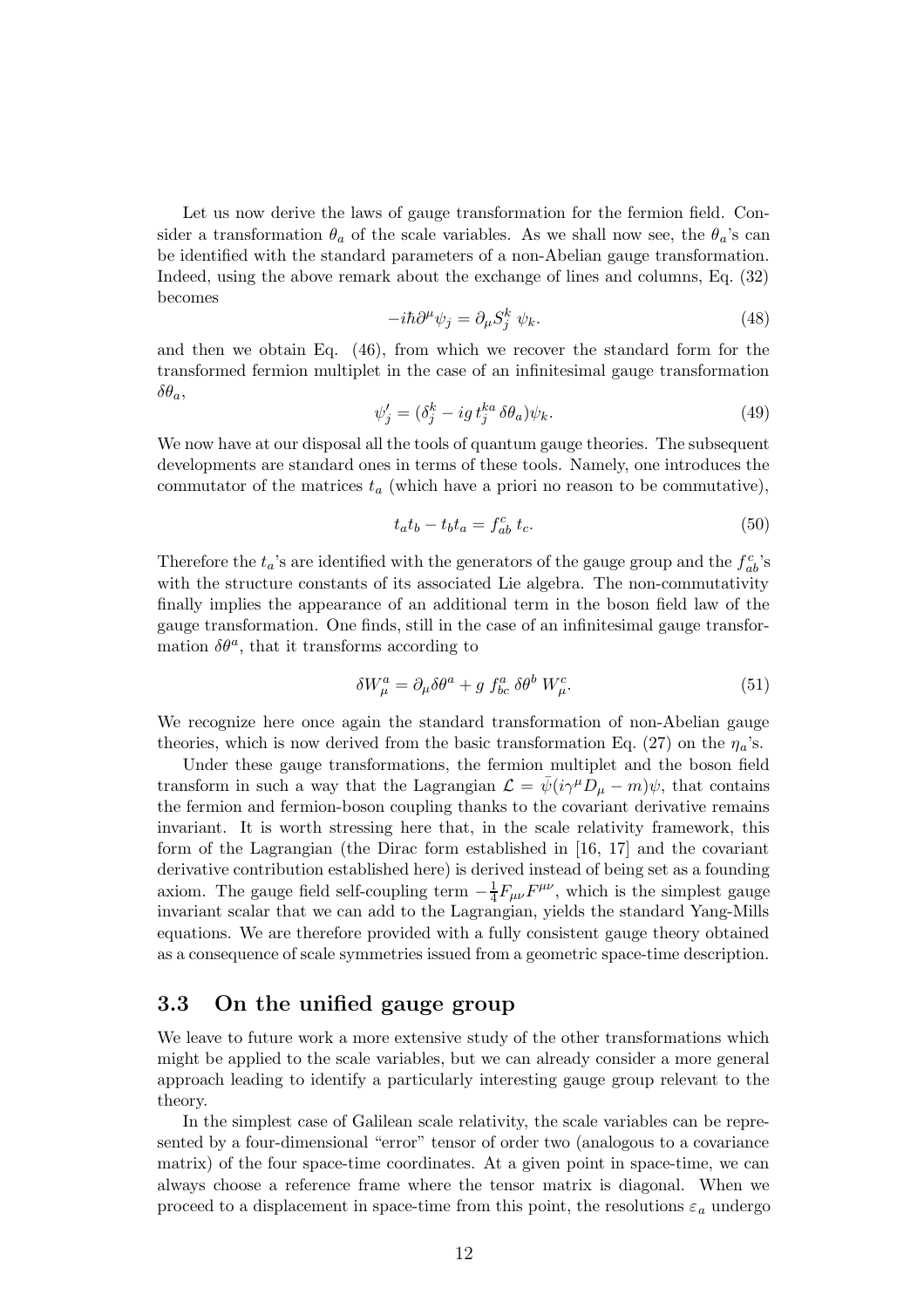a transformation which, in a first approach limited to the simplest case, we can consider as linear in the resolutions. It therefore writes

$$
\varepsilon_a = M_a^b \varepsilon_b,\tag{52}
$$

with  $a, b = x, y, z, t$ .

 $M_a^b$  is a  $4 \times 4$  real matrix, which contains non-diagonal terms which are the result of the resolution transformations. Since we are here interested in transformations verifying global scale invariance, we limit ourselves to the set of matrices with unit determinant. The corresponding group is  $SL(4,\mathbb{R})$ . This group is isomorphic to the SU(4) group which therefore constitutes its appropriate unitary representation applying to the operators acting upon Dirac spinor multiplets.

The above reasoning applies in the simplified framework of the four-dimensional Galilean scale relativity. However, a more complete implementation of the principle of scale relativity leads one to introduce a new form of dilation laws [Eq. (22)] having a log-Lorentzian form [15], in which the Planck length-time-scale becomes invariant under dilations and contractions (it therefore plays the role devoted to the zero point in the standard theory). Such a more general scale relativistic theory implies to combine the four space-time dimensions with a fifth dimension (that has been called the "djinn"). This new dimension is related to the fractal dimension of space-time, which is no more a constant, but varies explicitly in function of the scale [6, 15]. It is in the framework of such a fifth-dimensional space-time-djinn that the quantization of charge can be established and that new mass-charge relations are obtained (see [1, 2, 3] and Sec. 2). In this case, the relevant transformation group for the resolutions must be fifth-dimensional, which leads us, in the simplest linear case, to identify it to the  $SL(5,R)$  group. This group is isomorphic to  $SU(5)$ , which becomes the appropriate representation group of the operators acting upon the Dirac spinor multiplets.

We have therefore reached the conclusion that the simplest grand unification gauge group which emerges from a gauge theory developed in the framework of scale relativity is SU(5). This result agrees with the first attempts based on group theoretic arguments [12] to find a gauge group unifying the  $U(1)$  and  $SU(2)$  electroweak fields and the SU(3) strong field.

### 3.4 Discussion

However, the group SU(5) was later dismissed as a possible unifying group because the GUT predictions for the weak mixing angle and the proton lifetime were found to contradict experimental results. We recall here that this problem is set in a completely different way in the special scale relativity framework [15], so that it is possible to reconsider working in such a simplest scheme.

The value of the weak mixing angle at unification scale under  $SU(5)$  (and some other unification group) is  $\sin^2 \theta_w(m_{GUT}) = 3/8$ . By running it down to the W/Z scale using the solutions to the renormalization group equations, one predicts  $\sin^2 \theta_w(m_Z) = 0.210$ , while recent determinations yield (in the modified minimal subtraction scheme)  $\hat{s}_Z^2 = 0.23113(15)$  [21].

Another drawback which prevents SU(5) from being retained as a relevant gauge group for grand unified theory in the standard model is its uncompatibility with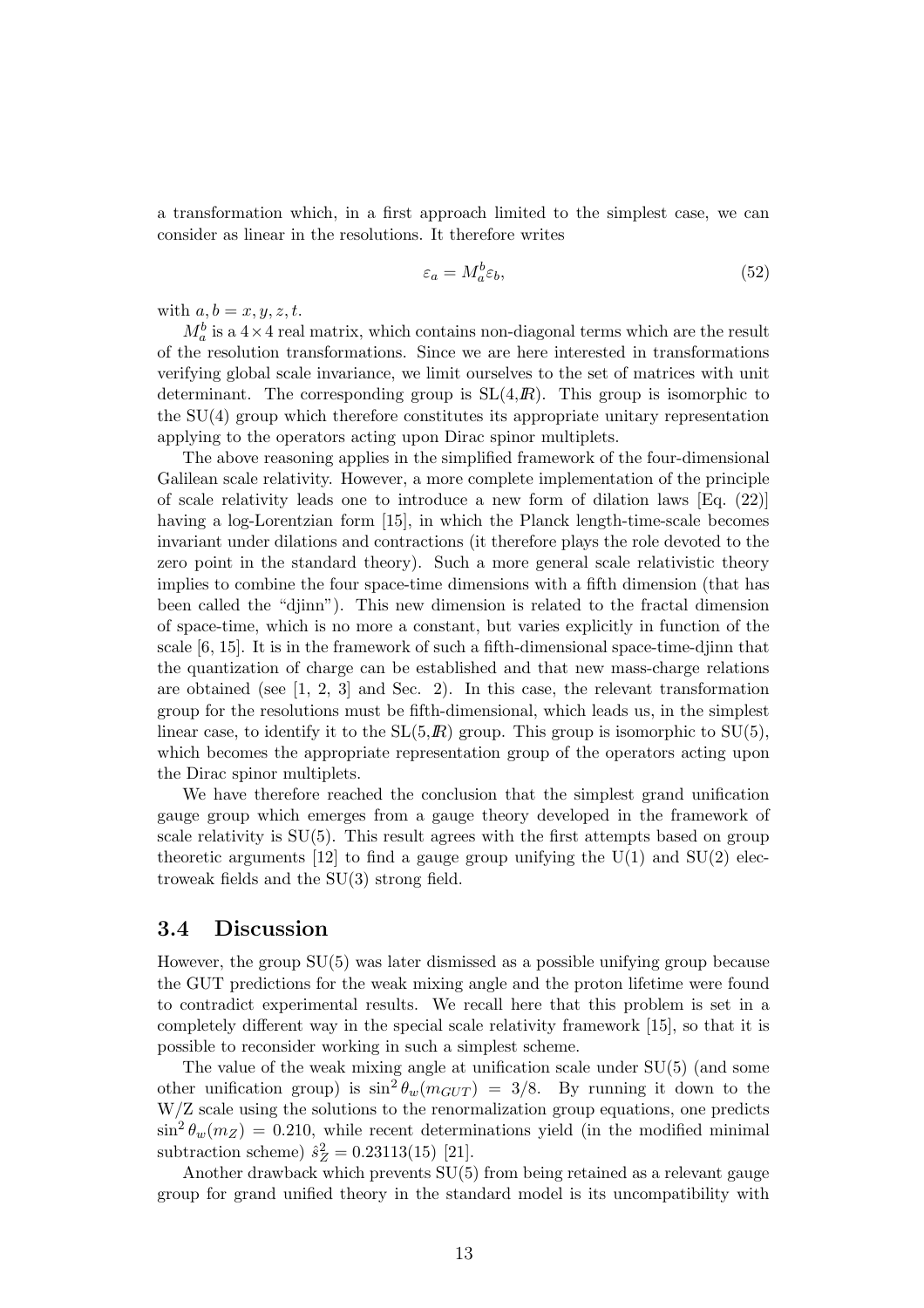the bounds on the proton lifetime  $t_p$  as they are constrained by, e.g., the Super-Kamiokande data which impose  $t_p > 10^{33}$  yrs [21]. These constraints are sufficient to rule out non SUSY or minimal SUSY SU(5) GUT.

However, in the special scale relativity framework, these questions are set in a fundamentally different way. Indeed, the laws of dilation have a log-lorentzian form (as a direct manifestation of the principle of scale relativity), so that a new relation between length-time-scales and energy-momentum scales is established [6, 15], that reads (when taking as reference the Z boson scale):

$$
\ln \frac{m}{m_Z} = \frac{\ln(\lambda_Z/\lambda)}{\sqrt{1 - \frac{\ln^2(\lambda_Z/\lambda)}{\ln^2(\lambda_Z/\lambda_{\mathbf{F}})}}}. \tag{53}
$$

A major consequence of this new structure of space-time is that the Planck lengthtime scale becomes invariant under dilations and now plays the role devoted to the zero point. The Planck mass scale is no longer its inverse. From Eq. (53) one finds that it corresponds in the new framework to a length-scale  $\lambda_G$  given by  $\ln(\lambda_Z/\lambda_G) = \ln(m_F/m_Z)/\sqrt{2}$ , which is nothing but the unification scale [15].

Since the effects of gravitation become dominant at that scale, a full unification of the gravitational field with the gauge fields is needed at still larger energy scales. In the scale+motion-relativity framework, gravitation manifests the effects of spacetime curvature, and gauge fields manifest the effects of its fractality: when reaching the Planck energy, the curvature has increased so much that it becomes indistinguishable from the fractal fluctuations. The quantum, gravitational and gauge field properties become mixed in a unique extremely complicated geometric behavior, that remains to be understood and to be described (and that cannot be reduced to a quantum gravity theory, since, in the same way as the quantum aspects break the classical gravitational description, the gravitational aspects also break the standard quantum description [15]).

Now, when going down to lower energies  $(E < E_F)$ , this unique field is spontaneously broken by the rapid decrease of curvature that separates the gravitational field and the gauge fields. In such a scenario, the SU(5) group would be valid only on a small scale-range around the unification scale, and would subsequently be broken in  $U(1) \times SU(2) \times SU(3)$  by a cascade effect. One therefore recovers the quantum numbers of hypercharge, isospin and color and the Dirac spinor multiplets corresponding to each of the subgroups in the above direct product. Due to the presence of gravitation at unification scale, one expects the appearance of threshhold effects, so that there is no reason for the three  $U(1)$ ,  $SU(2)$  and  $SU(3)$  low energy running couplings to converge at exactly the same point. This relaxes the constraint on the weak mixing angle and allows to render its experimental value consistent with the theoretical prediction [2].

As concerns the the proton lifetime, it is given in SU(5) by  $t_p \propto m_G^4/(\alpha_G^2 m_p^5)$ , where  $\alpha_G$  is the GUT coupling constant,  $m_G$  the GUT mass scale and  $m_p$  the proton mass. The standard GUT predicts  $m_G \sim 10^{15}$  Gev, which gives  $t_p \sim 10^{31}$ yrs. Now, in special scale relativity,  $m_G = m_P [2, 6, 15]$ . This adds a factor  $(10^4)^4 = 10^{16}$  to the predicted proton lifetime, which therefore becomes compatible with the experimental data.

It is worth stressing here that the number of degrees of freedom of SU(5) is 24. We therefore obtain 24 fields of null mass (before symmetry breaking): 12 are the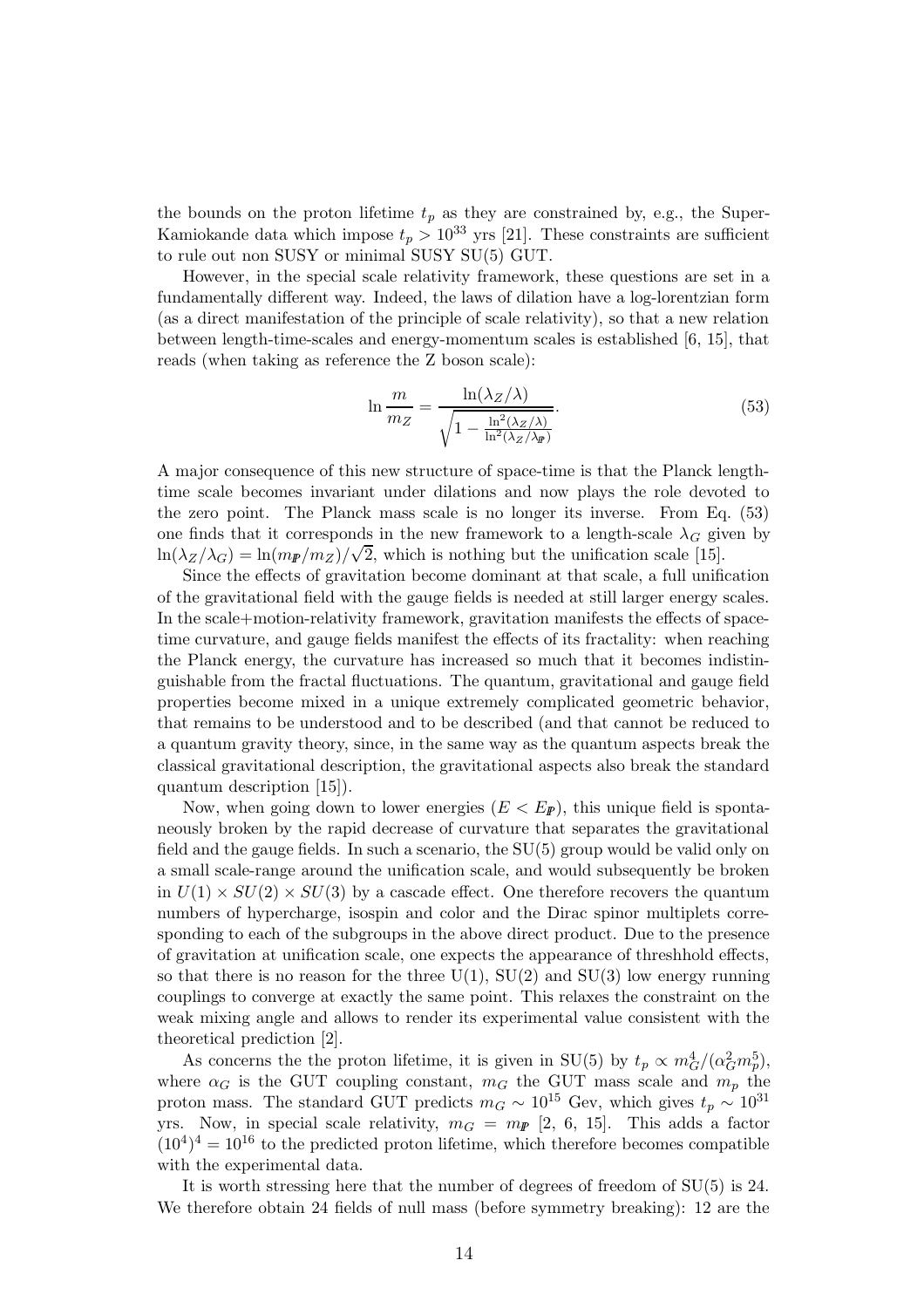known gauge bosons (8 gluons, 3 SU(2) bosons and one U(1)<sub>Y</sub> boson), while the other 12 may have acquired Planck masses in the spontaneous symmetry breaking at the Planck scale (or may correspond to 24 new degrees of freedom allowing for other structures of the theory [22]).

# 4 Conclusion

In the present article our purpose has been to give physical meaning to the various ingredients of the gauge phenomenology in the framework of scale relativity, extending to non-Abelian gauge theory the results of previous works [1, 2, 3] devoted to the understanding of the Abelian gauge-invariant theory of electromagnetism.

In the theory of scale relativity, space-time is described as a non-differentiable "manifold", which implies that its geometry is fractal, i.e., explicitly depending on the resolution scale [2, 6]. Therefore resolutions are considered as essential variables, inherent to the physical description and characterizing the "state of scale" of the reference system, in analogy with velocity characterizing its state of motion.

Following the scale relativity principle, we have assumed the scale-space not to be absolute, which implies that the  $\eta_{\alpha}$ 's, which describe the internal dependence on resolutions, are functions of the space-time coordinates. Therefore, a displacement in space-time is linked to a transformation of the scale variables. In a scale transformation, the gauge fields naturally appear in the geometric contribution to the total variation of the scale variables.

In this framework, we have also been led to add the scale variables to the usual space-time variables describing the action of the physical system (particle). The gauge charges appear as the generators of the group of scale transformations applied to this generalized action, therefore emerging from the scale symmetries of the dynamical fractal space-time.

Considering the transformation laws verified by the scale variables, we have then been able to establish how the various physical quantities transform under these laws and recover the standard gauge theory form of these transformations. We have thus established that the fermion multiplet and the boson fields transform in such a way that the Lagrangian describing the fermion  $+$  fermion-boson-coupling remains invariant.

We are now provided with a theory where the gauge group is no more defined through its mere action on the physical objects, as in the standard theory, but as the transformation group of the scale variables, and where the boson fields and the charges are given their physical meaning instead of being put "by hand".

Since, in the present study, our aim was to recover from the scale relativistic first principles the standard description of current gauge theory, we have, in the main part of the work, retained the more general form for these scale variables, generically noted  $\eta_{\alpha}$ . However, besides the global scale dilation which yields the classical electromagnetic theory, we have considered the non-Abelian case of scale rotations which exemplifies the physical nature of the gauge charges in this particular choice and leads to a natural physical base for the standard weak field theory. We have also considered the other interesting example of more general transformations linear in the resolutions. They yield SU(5) as the simplest grand unified group consistent with the scale relativistic approach. We shall, in a forthcoming work, following its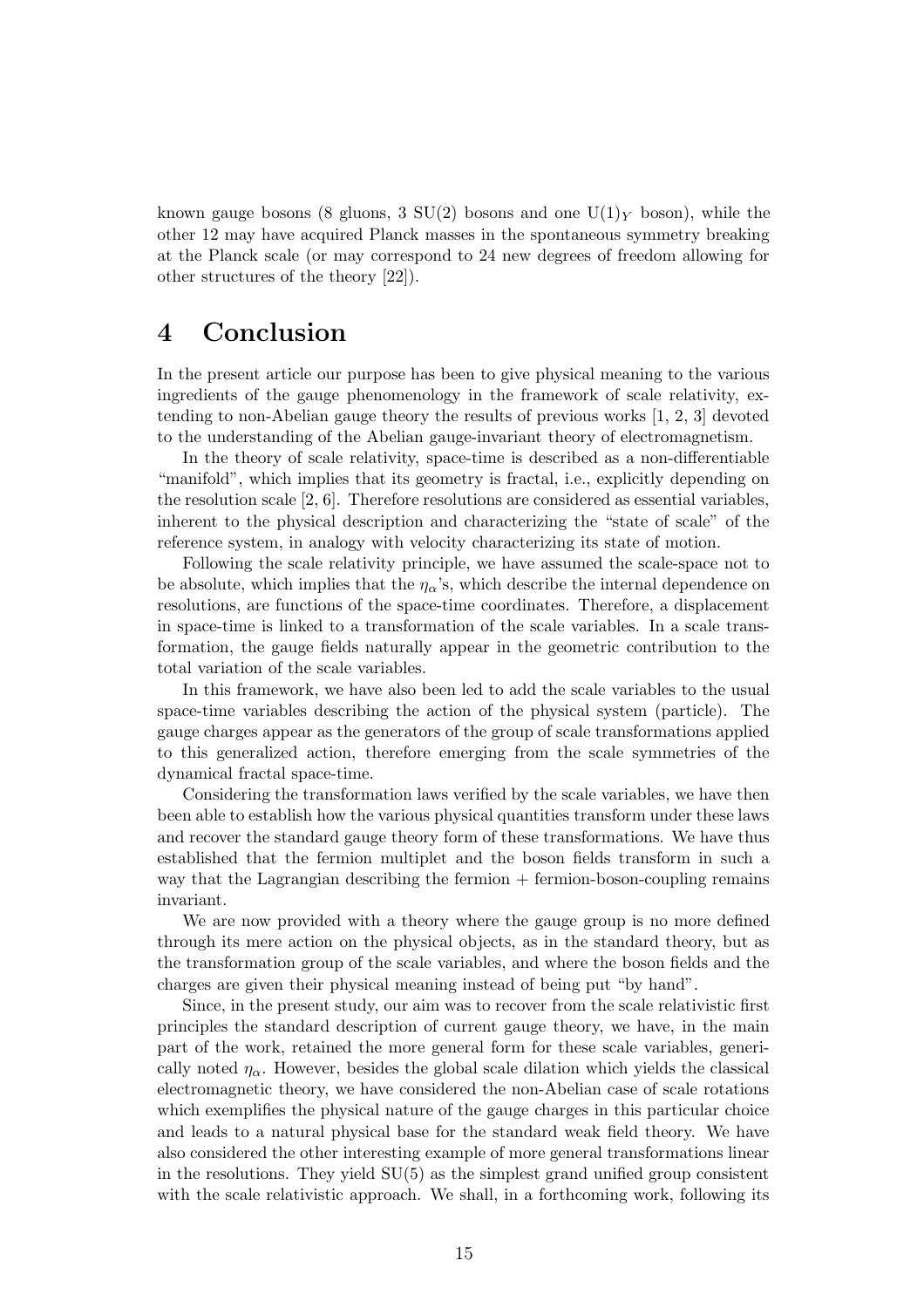decomposition in subgroups, be more specific on the new geometric definition of the various charges (hypercharge, weak isospin and color) and analyse them in more detail. The consequences for fermions (including possible generalizations of masscharge relations) and the question of the renormalization of the theory will also be studied.

We shall also be led in the future to consider more complicated transformations applying to the resolutions and therefore more complicated gauge group, with the hope that we could thus gain a more profound understanding of the mechanisms at work in particle physics.

Acknowledgements. We are grateful to Dr. J.E. Campagne for helpful remarks on an earlier version of the manuscript.

# References

- [1] Nottale L 1993 Relativity in General (Spanish Relativity Meeting 93), ed J Diaz Alonso and M Lorente Paramo (Editions Frontières, Paris, 1994) p. 121
- [2] Nottale L 1996 Chaos, Solitons & Fractals 7, 877
- [3] Nottale L 2003 Electromagnetic Phenomena T. 3, No.1 (9), 24
- [4] Ord GN 1983 J. Phys. A: Math. Gen. 16, 1869
- [5] Nottale L and Schneider J 1984 J. Math. Phys. 25, 1296
- [6] Nottale L 1993 Fractal Space-Time and Microphysics: Towards a Theory of Scale Relativity (World Scientific, Singapore, 1993)
- [7] Mandelbrot B 1982 The Fractal Geometry of Nature (Freeman, San Francisco, 1982)
- [8] Nottale L 1989 Int. J. Mod. Phys. A 4, 5047
- [9] Landau L and Lifchitz L 1970 Field Theory (Mir, Moscow, 1970)
- [10] Weyl H 1918 Sitz. Preus. Akad. d. Wiss., English translation in The Principle of Relativity (Dover publications), p. 201-216.
- [11] Dirac PAM 1973 Proc. Roy. Soc. Lond. A 333, 403
- [12] Georgi H and Glashow SL 1974 Phys Rev. Lett. 32, 438
- [13] Georgi H, Quinn HR and Weinberg S 1974 Phys Rev. Lett. 33, 451
- [14] Nottale L 2003 Proc. Symposia in Pure Mathematics, special volume "Fractal Geometry and applications: a jubilee to Benoit Mandelbrot", American Mathematical Society, submitted
- [15] Nottale L 1992 Int. J. Mod. Phys. A7, 4899
- [16] Célérier MN & Nottale L 2001, eprint hep-th/0112213, submitted
- [17] Célérier MN & Nottale L 2003 Electromagnetic Phenomena T. 3, No.1 (9), 83
- [18] Georgi H 1999 Lie Algebras in Particle Physics (Perseus books, Reading, Massachusetts, 1999)
- [19] Stancu Fl 1996 Group Theory in Subnuclear Physics (Calendon Press, Oxford, 1996)